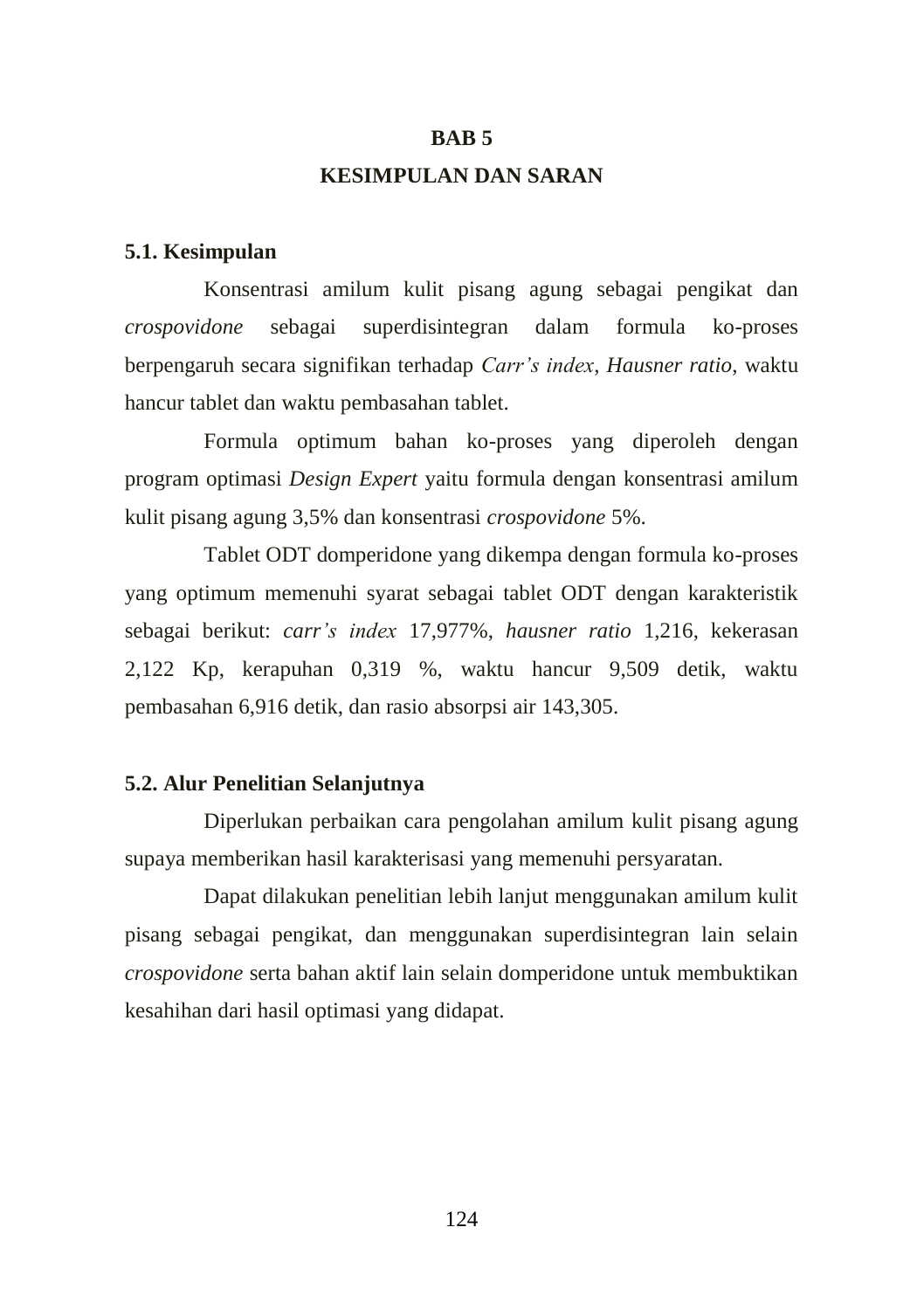### **DAFTAR PUSTAKA**

- Ansel, H. C., 1989, *Pengantar Bentuk Sediaan Farmasi*, ed. 4, terjemahan Farida Ibrahim, Penerbit: Universitas Indonesia, Jakarta.
- Banakar, U.V., 1992, *Pharmaceutical Disolution Testing*, Marcel Dekker Inc., New York.
- Banker, G.S., and Anderson, N.R. 1986, "Tablet", **in** Lachman, H.A.Lieberman, and Kanig, J.L.,*The Theory and Practice of Industrial Pharmacy*, 3<sup>rd</sup> edition., Lea and Febiger, Philadelphia, 259, 299, 316-329.
- Banker, G. S dan Anderson N. R., 1994, Tablet, **dalam** *Teori dan Praktek Farmasi Industri*, Edisi III, Jilid II, diterjemahkan dari Bahasa Inggris oleh Suyatmi, S., UI-Press, Jakarta.
- Bhowmik, D., C.B, Krishnakanth, Pankaj, R.M. Chandira, 2009, Fast Dissolving Tablet: An Overview, *Journal of Chemical and Pharmaceutical*, **1 (1)**, 163-170.
- Bolton, S. 2004, *Pharmaceutical Statistic: Practical and Clinical Application*, 4<sup>th</sup> ed., Marcel Dekker, Inc., New York.
- Chaudhari, PD., AA. Phatak, U. Desai, 2012, A Review: Coprocessed Excipients-An Alternative to Novel Chemical Entities, *Internasional Journal of Pharmaceutical and Chemical Sciences*, **1 (3)**, 1480 –1493.
- Chougule, A.S., A. Dikpati, T. Trimbake, 2012, Formulation Development Techniques of Co-processed Excipients, *Journal of Advanced Pharmaceutical*, **2**, 231 –245.
- Dalimartha, S., 2007, *Atlas Tumbuhan Obat Indonesia*, Jilid Ketiga. Jakarta: Trubus Agriwidya.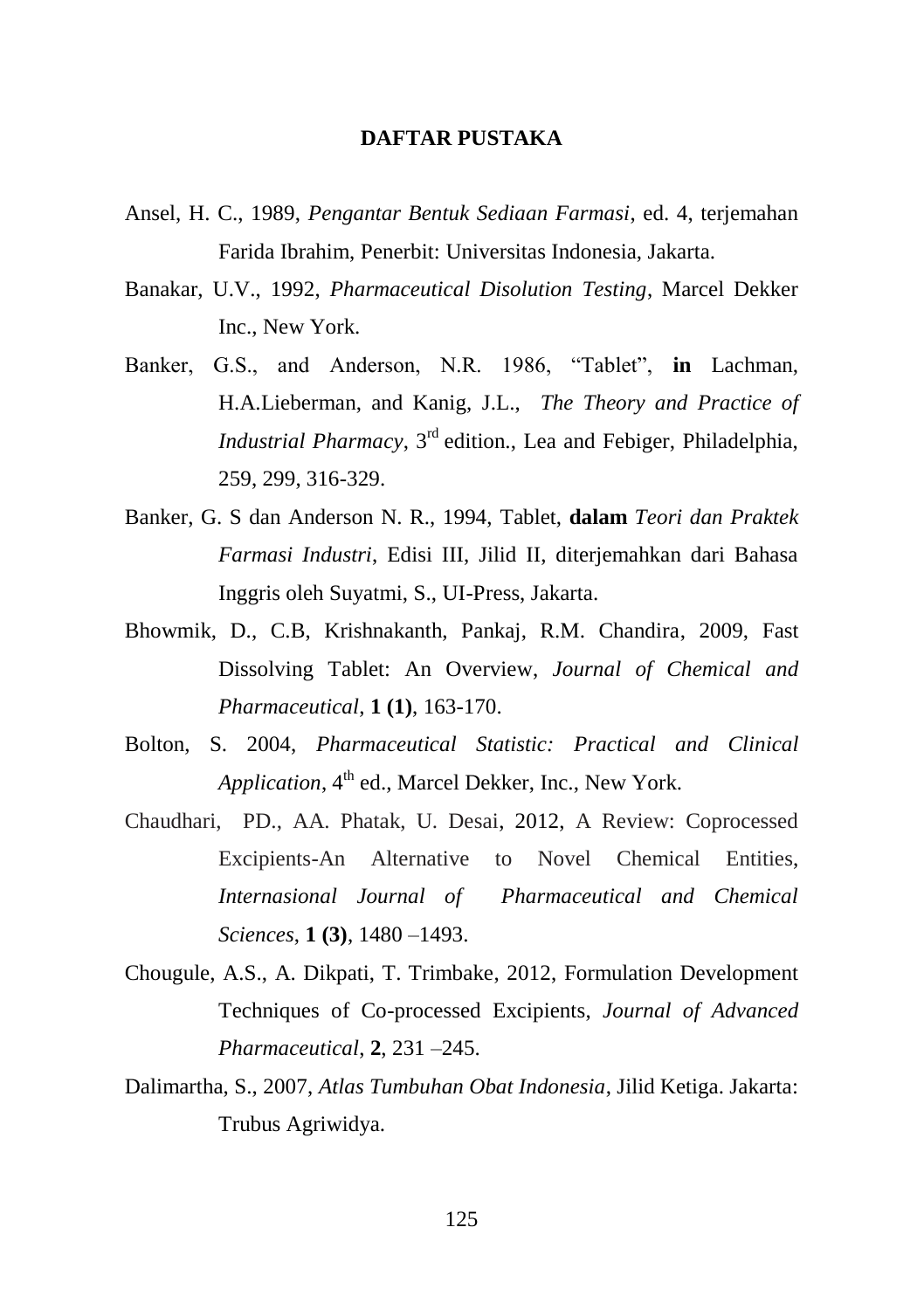- Damayanti, K. 2010, Pembuatan Tepung Bengkuang dengan Kajian Konsentrasi Natrium Metabisulfit (Na<sub>2</sub>S<sub>2</sub>O<sub>5</sub>) dan Lama Perendaman. *Skripsi*, Program Studi Teknologi Pangan, Fakultas Teknologi Industry, Universitas Pembangunan Nasional "Veteran", Surabaya.
- Departemen Kesehatan RI, 1979, *Farmakope Indonesia*, ed. III, Jakarta.
- Departemen Kesehatan RI, 1995, *Farmakope Indonesia*, ed. IV, Jakarta.
- Departemen Kesehatan RI, 2000, *Parameter Standart Umum Ekstrak Tumbuhan Obat*, ed IV, Jakarta.

Departemen Kesehatan RI, 2014, *Farmakope Indonesia*, ed. V, Jakarta.

- Department of Health, 2005, *European Pharmacopeia*, 5<sup>th</sup> ed., EDQM, English.
- Department of Health, 2007, United States Pharmacopoeia XXIX-National Formulary XXIV, **In**: Hadisoewignyo, L., dan A. Fudholi, *Sediaan Solida*, Pustaka Pelajar: Yogyakarta.
- Department of Health, Social Service and Public Safety, 2009, *British Pharmacopoeia*. London.
- Department of Health, 2011, *British National Formulary*, BMJ Group and the Royal Pharmaceutical Society of Great Britain, Inc: London.
- Dibbern, H.W., Muller, R.M., and Wirtbitzki, E. 2002, *UV and IR Spectra*, Editio Cantor Verlag.
- Duchene, D., 1983, Tablet Disintegration, **In**: Topic in Pharmaceutical Science, P.D.Breimer and p.Spesier (Eds), *Proceesing of the 43rd International Congrees of Pharmaceutical*, Amsterdam-New York-Oxford.
- 126 Forner, D.E., T.W. Rosanske, R.E. Gordon, G.S. Banker, and N.R. Anderson, 1981, Granulation and Tablet Characteristic, **In**: *Pharmaceutical Dosage Form*, L. Lachman, H.A. Lieberman,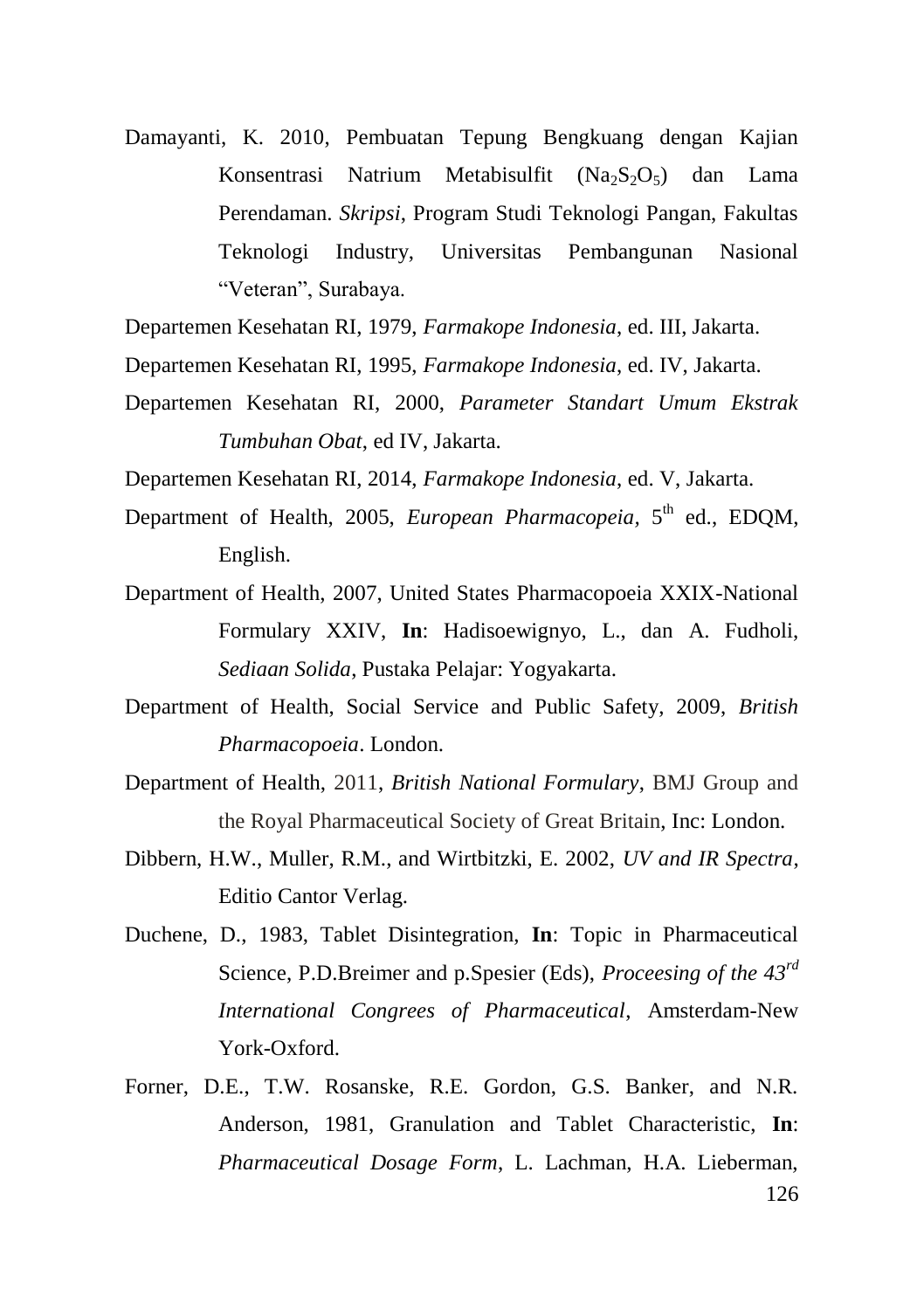and J.B. Schwartz (Eds.), vol. 2,  $2<sup>nd</sup>$  ed., Marcel Dekker Inc., New York.

- Fu, Y.R., Yang, S.C., Seong, H.J., Kimura, S, and K. Park, 2004, Orally Fast Disintegrating Tablets: Developments, Technologies, Taste-Masking and Clinical Studies, *Critical Reviews in Therapeutic Drug Carrier Systems*, **21(6),** 433–475.
- Giri, T. K., D. K. Tripathi, and R. Majumdar, 2010, Formulation Aspects In The Development of Orodispersible Tablets: An Overview, *International Journal of Pharmacy and Pharmaceutical Sciences*, **2(3)**, 38-42.
- Gohel, M. C., P.D. Jogani, 2005, A Review of Co-Processed Directly Compressible Excipients, *Journal Pharmaceutical Science*, **8 (1),** 76-93.
- Gordon, R.E., Rosanske, T.W., Fonner, D.E., Anderson, N.R., and Banker, G.S., 1990, Massa Tabletation Technology and Tablet Characterization, **In** : Lieberman, H.A., Lachman, L.,Schwartz, J.B.(ed): *Pharmaceutical Dosage Form : Tablet*. Volume 2, 2nd edition., Marchel Dekker, inc., New York.
- Green, J. M. 1996, A Practical Guide to Analytical Method Validation, *Analytical Chemistry***, 68**.
- Guleria, R., N.S. Kaith, and R. Singh, 2011, Improved Dissolution of Domperidone in Solid Dispersion with Polymeric Hydrophillic Additive, *Journal of Chemical and Pharmaceutical Research*, **3(6)**. 655-664.
- Gusnimar, A., 2003. Teknik Analisis Kadar Amilosa dalam Beras. *Buletin Teknik Pertanian*. **8 (2)**. 82-84.
- Hadisoewignyo, L., dan A. Fudholi, 2013, *Sediaan Solida*, Pustaka Pelajar, Yogyakarta.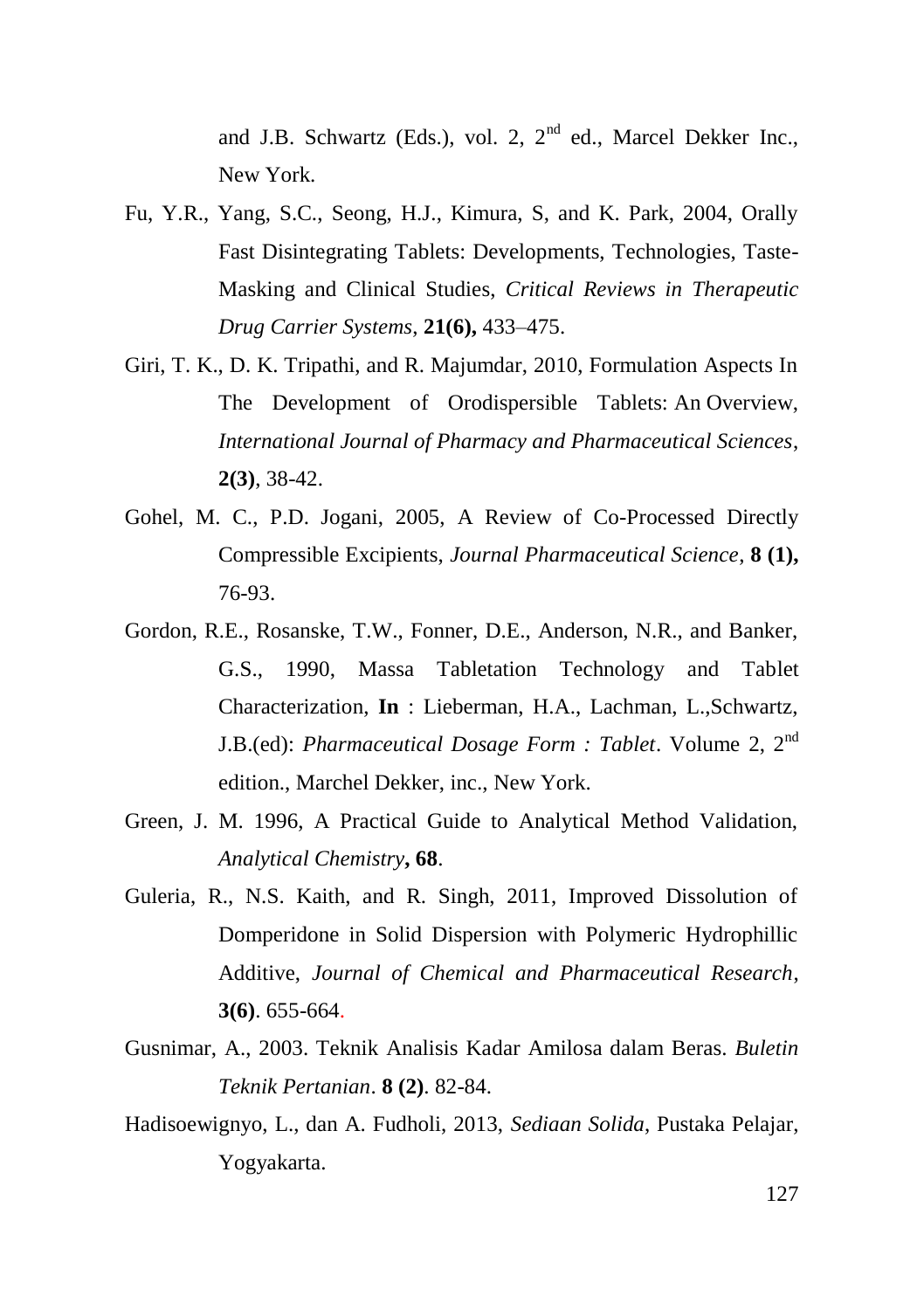- Hsu, A.f. and C-H Han, 2005, Oral Disintegrating Dosage Form, *US Patent Application Publication* (20050147670A1), 1-3.
- Islam, A., S. S. Haider, and Md. S. Reza, 2011, Formulation and Evaluation of Orodispersible Tablet Domperidone, *Journal of Pharmaceutical*, **10(2)**, 117-118.
- Jadou, A., and V. Preat, 1997, Electrically Enhanced Transdermal Delivery of Domperidone, *International Journal of Pharmaceutics,* 230- 232.
- Jeong, S.H., Yuuki, T., Yourong, F., Kinam, P., 2008, Material Properties For Making Fast Dissolving Tablets by a Compression Method**,**  *Journal of Materials Chemistry*, **18**, 3527- 3535.
- Jonwal, N., P.Mane, S. Mokati, A.Meena, 2010, Preparation and In Vitro Evaluation of Mouth Dissolving Tablets of Domperidone, *International Journal of Pharmacy and Pharmaceutical Sciences*, **2 (3)**, 170-172.
- Jufri, M., Effionora, A., Putri, M. 2006, Uji Stabilitas Sediaan Mikroemulsi Menggunakan Hidrolisat Pati (De 35-40) sebagai Stabilizer. *Majalah Ilmu Kefarmasian*. **3 (1),** 08-21.
- Khan, K.A., 1975, The Concept of Dissolution Efficiency, *Journal of Pharmacy and Pharmacology*, **27(1)**, 48-49.
- Koseki, T., Onishi, H., Takahashi, Y., Uchida, M. and Y. Machida, 2008, Development of Novel Fast-Disintegrating Tablets by Direct Compression Using Sucrose Stearic Acid Esters as A Disintegration-Accelerating Agent, *Chemical Pharmaceutical Bulletin*, **56(10),** 1384-1388.
- Kundu, S. and P.K. Sahoo, 2008, Recent Trends in The Developments of Orally Disintegrating Tablet Technology. *Pharma Times***, 40(4),** 11-21.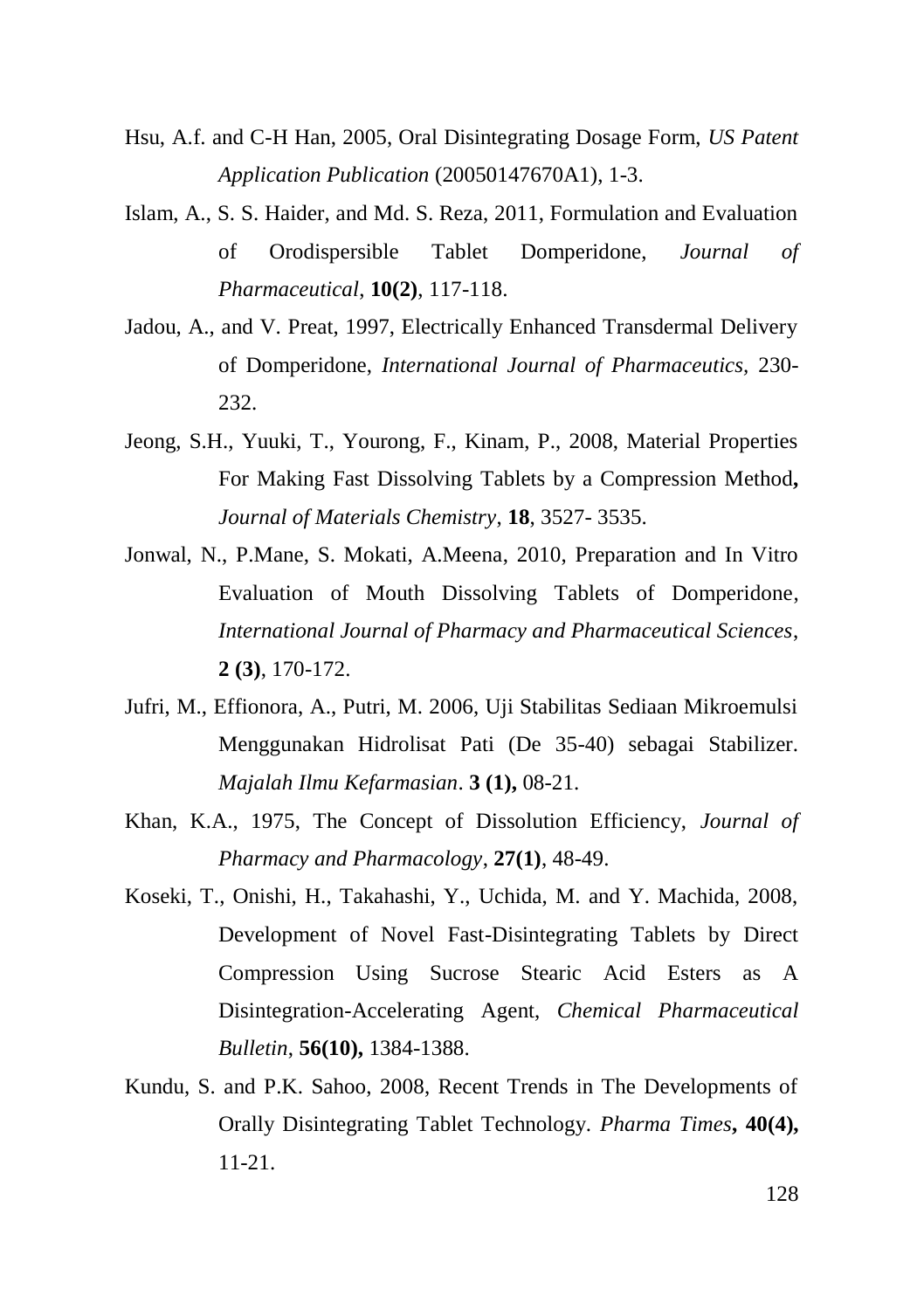- Lachman, L., Herbert, A. L., and Joseph, L. K., 1994, *Teori dan Praktek Farmasi Industri II*, Indonesia University Press, Jakarta.
- Langenbucher, F., 1972, Linearization of Dissolution Rate Curve by Weibull Distribution, *Journal of Pharmaceutical Sciences*, **24**, 979-981.
- Lieberman, H. A. Lachman, L. Schwartz, J. B (eds). 1989, *Pharmaceutical Dosage Form: Tablets, Volume 1, 2<sup>nd</sup> edition. The United States* of American: Marcel Dekker, Inc.
- Mahajan, U., B. Parashar, N. Sharma, Y. Jadhav, S. Musasvad, V. Patil, 2012, Fast Dissolving Tablet- An Overview of Formulation Technology, *Indo Global Journal of Pharmaceutical Sciences*, **2 (2)**, 157-164.
- Manivannan, R., 2009, Oral Disintegrating Tablets: A Future Compaction, *International Journal of Pharmaceutical Research and Development*, **1(10)**, 1-10.
- Miller R.H., 1966, *Husa's Pharmaceutical Dispensing*, E.W. Martin, Mack Publishing Company, Easton Pensylvania.
- Munadjim., 1984, *Teknologi Pengolahan Pisang*. Jakarta: Penerbit Gramedia.
- Nagar, P., K.Singh, I. Chauhan, M. Verma, M. Yasir, A. Khan, R. Sharma, and N. Gupta, 2011, Orally Disintegrating Tablets : Formulation, Preparation Techniques and Evaluation, *Journal of Applied Pharmaceutical Science*, **1 (4)**, 35-45.
- Ohwoavworhua, F. O., Adelakun, T. A., 2005, Some Physical Characteristics of Microcrystalline Cellulose Obtained from Raw Cotton of *Cochlospermum planchonii***,** *Tropical Journal Pharmaceutical*, **4 (2)**, 501-507.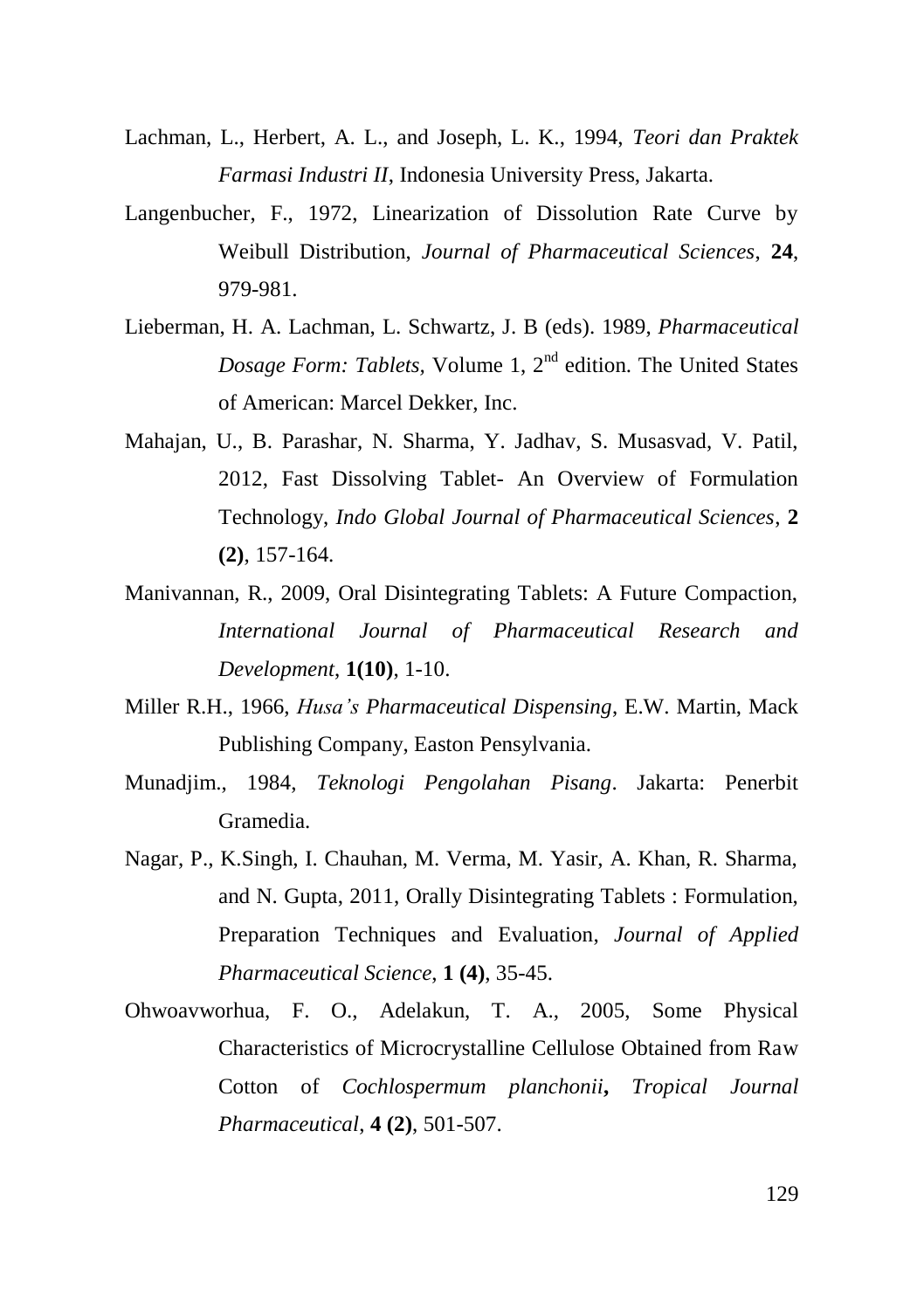- Parrott, E.L., 1971, *Pharmaceutical Technology Fundamental Pharmaceutics*, 3<sup>rd</sup> ed., Burgess Publishing Company, Minneapolis.
- Patel, P., D., Telange, N. Sharma, 2011, Comparison of different granulation techniques for Lactose Monohydrate, *International Journal of Pharmacy and Pharmaceutical Sciences*, **3(3)**, 222- 224.
- Prahardini, PER., Yuniarti, dan A. Krismawati, 2010. Karakterisasi Varietas Unggul Pisang Mas Kirana dan Agung Semeru di Kabupaten Lumajang. *Buletin Plasma Nutfah*, **16(2)**, 126-133.
- Rowe, R.C., Sheskey, P.J., dan Owen, S.C. 2005. *Handbook of Pharmaceutical Exipients* Fifth Edition. London : Pharmacetical Press and American Pharmacist Association.
- Rowe, R.C., P.J. Sheskey, and M. E. Quinn. 2009. *Handbook of Pharmaceuticals Excipient*, 6<sup>th</sup> ed. The Pharmaceutical Press: London.
- Rukmana, R., 1999, *Usaha tani pisang*, Kanisius, Yogyakarta **dalam** Putri, A.R., 2013, 'Pengaruh Penambahan Tepung Terigu Terhadap Daya Terima, Kadar Karbohidrat dan Kadar Serat Kue Prol Bonggol Pisang (*Musa Paradisiaca*)', *Skripsi*, Fakultas Kesehatan Masyarakat, Universitas Jember.
- Satuhu, S. dan A. Supriadi., 1990. *Pisang Budidaya Pengolahan dan Prospek Pasar.* Penebar Swadaya, Jakarta.
- Shargel, L. and A.B.C.Yu. 1999, *Apllied Biopharmaceutical and Pharmacokinetics*, 4<sup>th</sup> ed. McGraw-Hill, New York.
- Shervington, L.A. and A. Shervington. 1998, Guaifenesin, **In**: *Analytical Profiles of Drug Substances and Exipients*, H.G.Brittain (Ed.), vol.25, Academic Press, London, 152.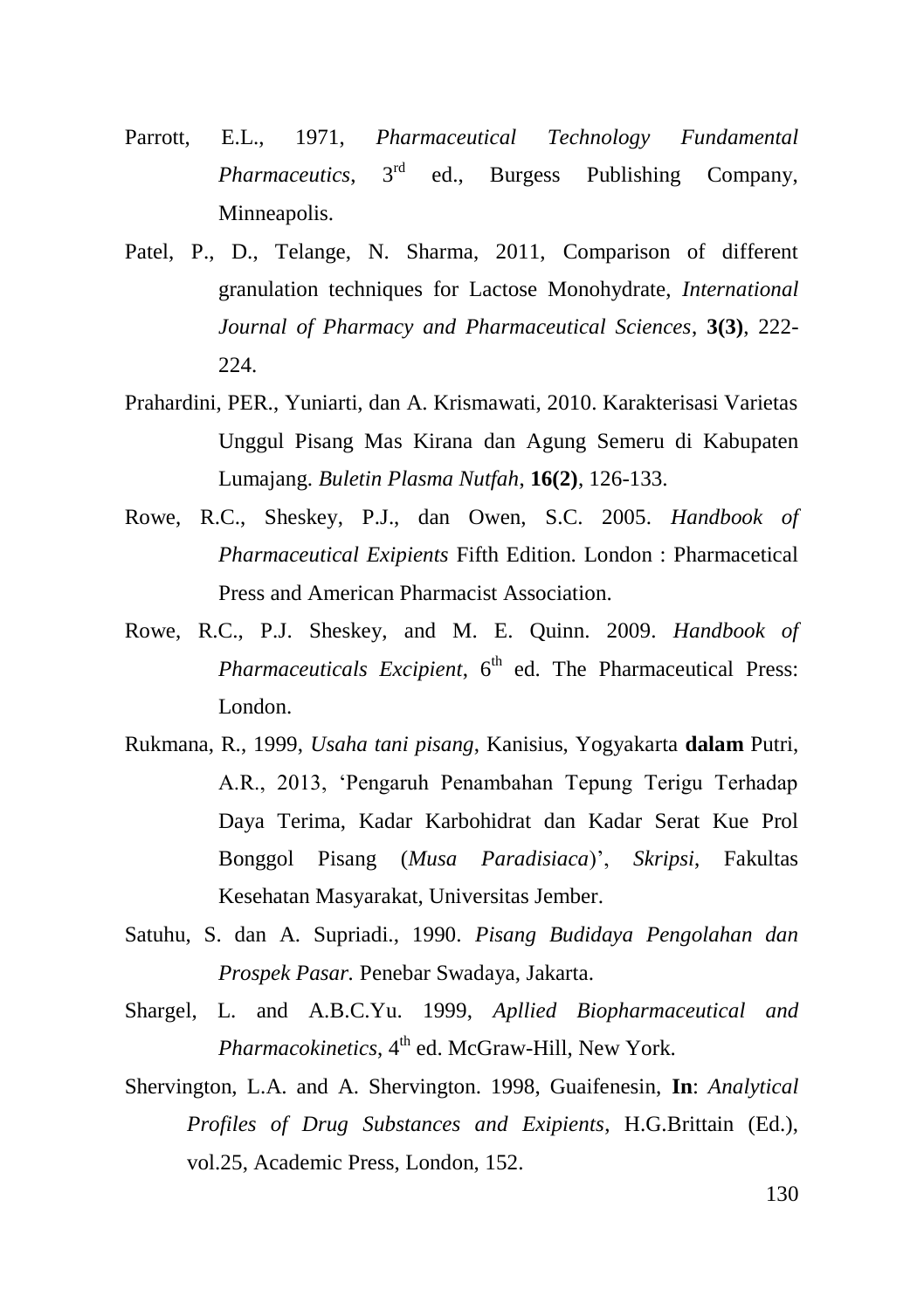- Sheth, B.B., Bandelin, F.J., Shangraw, R.F., 1980. Compressed Tablet, **In**: Lieberman, H.A., Lachman, L., Kanig, J.L., (Eds), *Pharmaceutical Dosage Forms* : Tablets, Vol. 1. New York: Marcel Dekker Inc.
- Siregar, Ch. J. P., 1992, *Proses Validasi Manufaktur Sediaan Tablet*, Institut Teknologi Bandung: Bandung.
- Siregar,C. J. P., 2010, *Teknologi Farmasi Sediaan Tablet*: Dasar-Dasar Praktis*.* EGC: Jakarta.
- Soebagio, B., Sriwidodo, dan A.S. Andhika. 2009, *Uji Sifat Fisikokimia Pati Biji Durian (Durio Zibethinus Murr) Alami dan Modifikasi Secara Hidrolisis Asam*. Bandung: Fakultas Farmasi Universitas Padjajaran.
- Suryani, N., Musdja, M.Y., Suhartini, A., 2013, Penggunaan Amilum Umbi Suweg (*Amorphophallus campanulatus BI. Decne*) sebagai Pengikat Tablet Ibuprofen dengan Metode Granulasi Basah*, Prosiding Seminar Nasional Perkembangan Terkini Sains Farmasi dan Klinik III*, 123.
- Susanti, L., 2006, Perbedaan Penggunaan Jenis Kulit Pisang Terhadap Kualitas Nata. *Skripsi,* Sarjana Universitas Negeri Semarang: Semarang.
- Swarbrick, J., (ed). 2007. *Encyclopedia of Pharmaceutical Technology*. 3<sup>rd</sup> edition. Informa Healthcare: USA.
- Velmurugan, S., and S. Vinushita, 2010, Oral Disintegrating Tablets: An Overview, *International Journal of Chemical and Pharmaceutical Sciences*, **1(2)**, 7-8.
- Voigt, R., 1995, *Buku Pelajaran Teknologi Farmasi*, Terjemahan S. Noerono dan M. S. Reksohardiprojo, Gadjah Mada University Press: Yogyakarta.